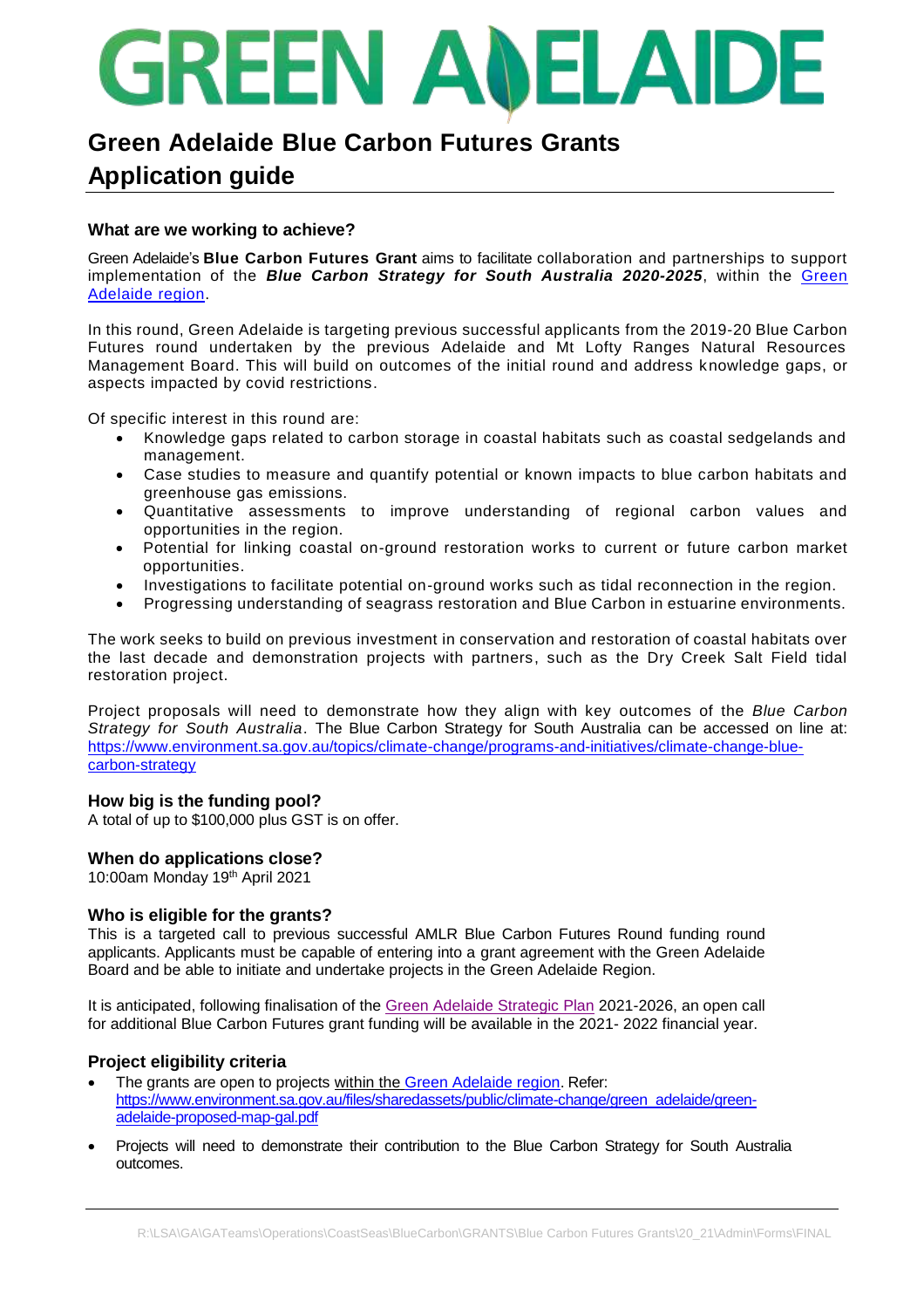## EEN A ELAI

- Projects will need to demonstrate significant in-kind or cash co-contribution.
- Projects may seek to scope feasibility or improve data on carbon stock, sequestration and methodologies for potential future on-ground or construction activities, consistent with outcomes outlined in the Blue Carbon Strategy for SA.
- Projects with an immediate on-ground, construction or capital works component are unlikely to be considered in this round, unless they can demonstrate:
	- they can be supported by innovative mechanisms to finance carbon sequestration projects; or
	- significant outcomes for blue carbon demonstration projects including partner stakeholder or private sector partnerships to progress and scale-up a demonstration project;
	- they provide novel or unique demonstration site or public awareness opportunities within the Green Adelaide region;
	- they can be completed within the grant period.

As well as achieving Blue Carbon Strategy outcomes, grant assessment will consider how projects:

- Facilitate co-benefit opportunities for biodiversity, fisheries habitat, living shorelines or other ecosystem services.
- Demonstrate co-benefits for conservation of saltmarsh and shorebird habitat in the region.
- Assess feasibility for:
	- introduction of tidal flow to stranded saltmarsh communities;
	- tidal reconnection approaches which can manage tidal regimes to mitigate medium to longer term mangrove incursion to saltmarsh and shorebird habitats;
	- can lead to changes to land-use planning to enable landward retreat and reconnect stranded saltmarsh and provide shorebird habitat co-benefits;
	- avoided disturbance, case studies for measuring impacts of disturbance.
- Contribute to building skills, understanding, and/or organisational commitments for progressing future Blue Carbon actions.
- Improve the understanding and feasibility, costs and benefits and provide additional scientific data to inform implementation of future Blue Carbon Projects in the Green Adelaide region.

Additional outcomes that are important in delivering the primary objective are:

- Recognising the value of the knowledge of Aboriginal people, and of their participation in coastal management.
- Grant recipients will be responsible for securing relevant permissions, permits and approvals.
- Projects that deliver multiple benefits within an integrated coastal management framework and demonstrate broad collaboration and partnerships.
- Projects which leverage co-investment from delivery and other project partners so that a minimum of \$1 is leveraged for every \$1 of grant funding.

#### **How long is the project period?**

- Although each project may continue beyond the end of the 2020–2021 financial year, the Blue Carbon Futures contribution will be provided in the 2020–2021 financial year.
- Projects must be initiated by **30 th June 2021.**
- Projects will need to be completed and final reporting received no later than 31st May 2022.
- Grant funding needs to be expended and a financial acquittal statement received no later than  $30<sup>th</sup>$  June 2022

#### **What types of projects are ineligible?**

Projects which may significantly impact negatively on threatened saltmarsh communities or shorebird